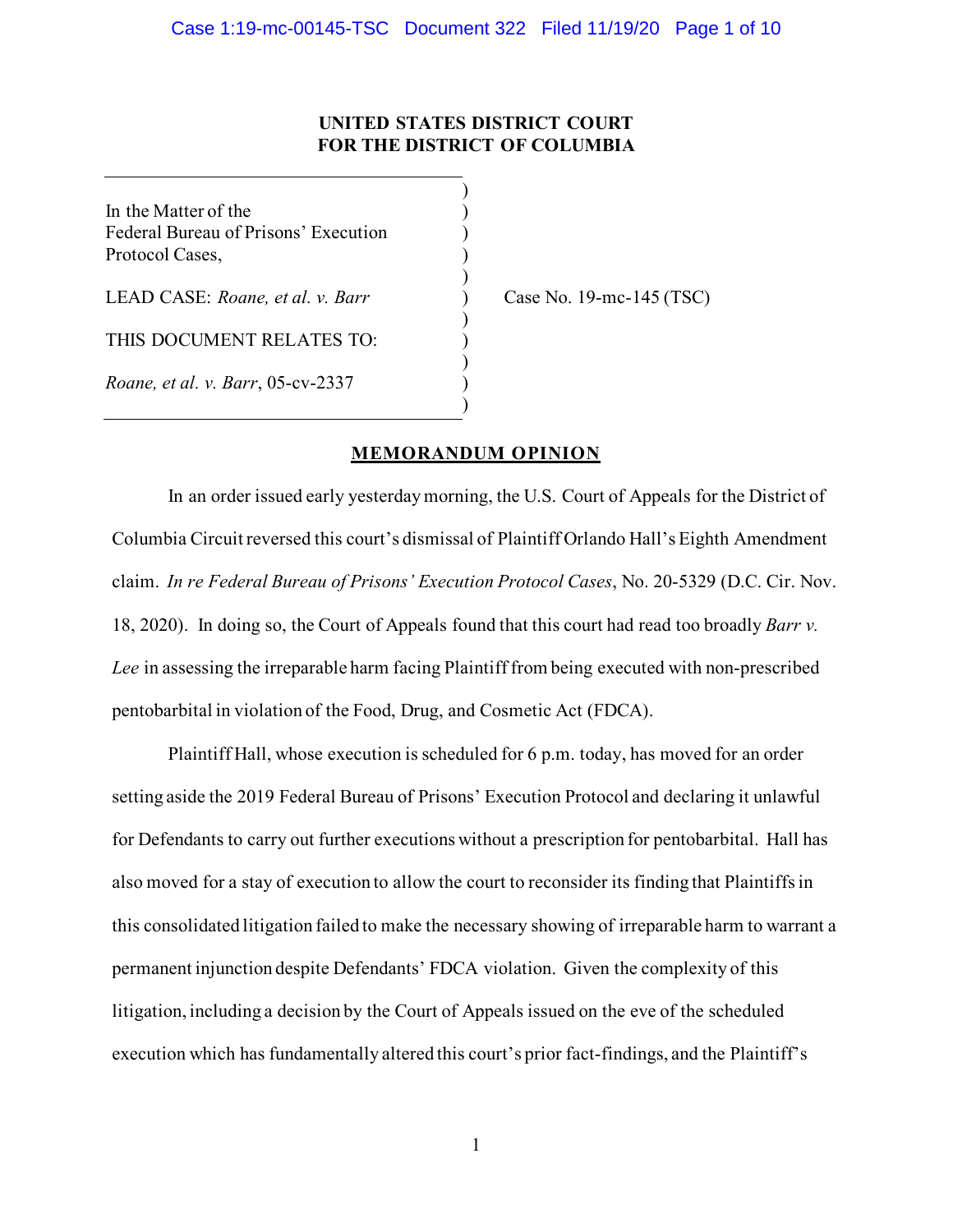likelihood of success on the merits of his challenge to this court's irreparable harm findings, the motion is GRANTED.

# **I. BACKGROUND[1](#page-1-0)**

#### **A. The Court's Prior Rulings**

On August 20, 2020, this court entered partial final judgment in favor of Defendants as to Plaintiffs' Eighth Amendment claim in Count II of their Amended Complaint. Based on the Supreme Court's reasoning in *Barr v. Lee*, the court found that "[s]o long as pentobarbital is widely used . . . no amount of new evidence will suffice to prove that the pain pentobarbital causes reaches unconstitutional levels." (ECF No. 193 at 4 (discussing *Barr v. Lee*, 140 S. Ct. 2590 (2020) (per curiam)).) This conclusion was premised, in part, on the Supreme Court's observation that Plaintiffs' Eighth Amendment claim faced "an exceedingly high bar" given that single-dose pentobarbital "has become a mainstay of state executions . . . [h]as been used to carry out over 100 executions, without incident . . . [and h]as been repeatedly invoked by prisoners as a *less* painful and risky alternative to the lethal injection protocols of other jurisdictions." *Lee*, 140 S. Ct. at 2591; *see also id.* (citing *Bucklew v. Precythe*, 139 S. Ct. 1112, 1124 (2019)) ("This Court has yet to hold that a State's method of execution qualifies as cruel and unusual.").

In its Opinion, the court further concluded that even if it "found in favor of Plaintiffs on all alleged facts," including evidence that an inmate would be virtually certain to suffer the effects of flash pulmonary edema, "there would be no Eighth Amendment violation because the

<span id="page-1-0"></span> $<sup>1</sup>$  This being the most recent of several opinions in this litigation, the court presumes familiarity</sup> with the facts and procedural posture of the case. A more detailed recitation of the facts may be found in the Court of Appeals' most recent opinion in this case. *Execution Protocol Cases*, No. 20-5329, Slip Op. at 5–11.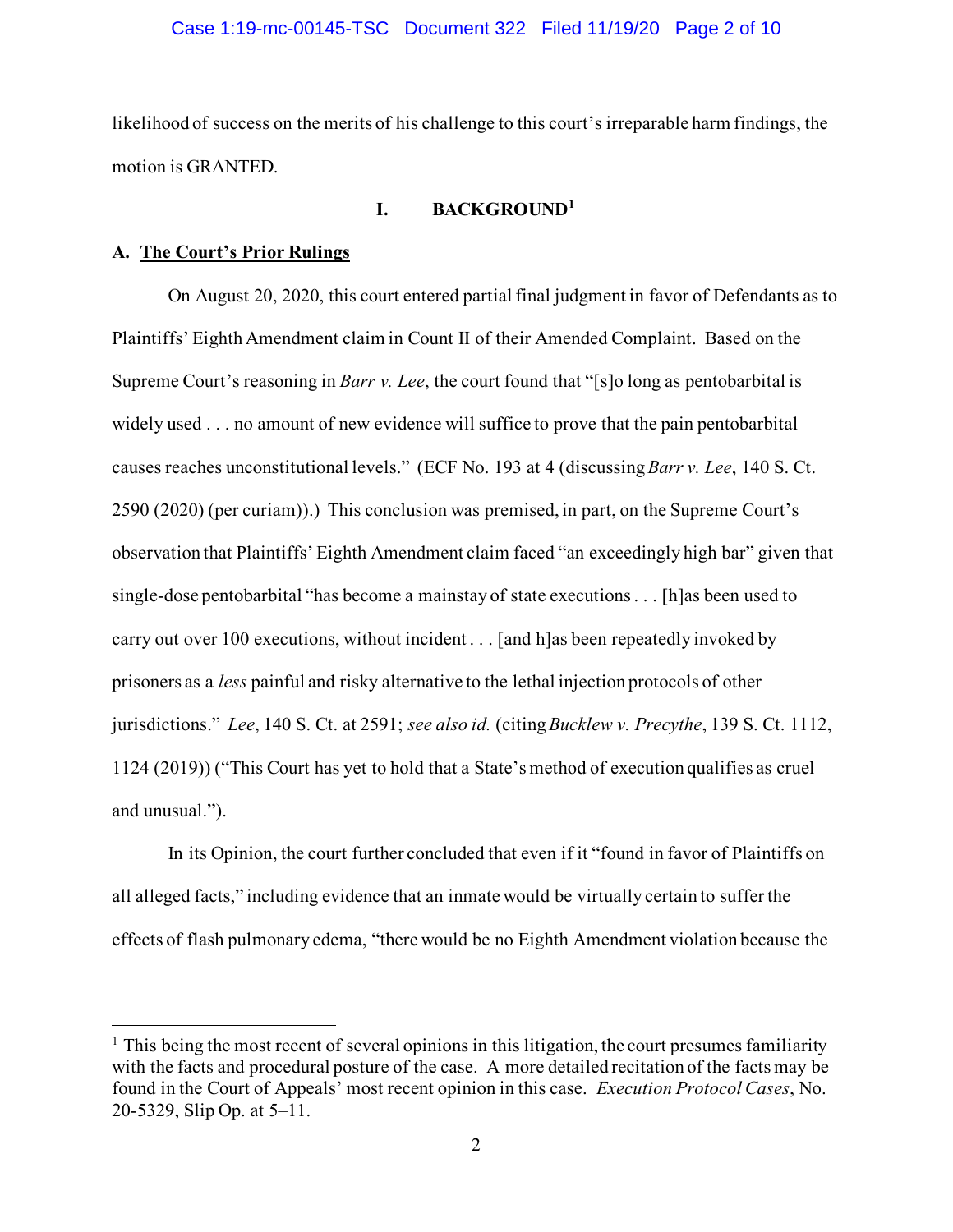#### Case 1:19-mc-00145-TSC Document 322 Filed 11/19/20 Page 3 of 10

evidence of pain would not satisfy *Lee*'s high bar for an objectively intolerable risk of pain." (ECF No. 193 at 3, 5.)

On September 20, 2020, the court granted summary judgment in favor of Plaintiffs' FDCA claim. It found that that "the pentobarbital the government intends to use in executions is subject to the FDCA and fails to meet the premarketing, labeling, and prescription requirements therein," and that because "the government's use, under the 2019 Protocol, of pentobarbital . . . has not been prescribed and does not meet other statutory requirements of the FDCA," the intended executions "constitute[] agency action that is contrary to law in violation of the APA [Administrative Procedure Act]." (ECF No. 261 at 33; *see also* ECF No. 213.)

The court, however, denied Plaintiffs' request for injunctive relief, finding that although there was a "possibility that inmates will suffer excruciating pain during their executions, Plaintiffs have not established that flash pulmonary edema is 'certain' or even 'likely' to occur before an inmate is rendered insensate." (ECF No. 261 at 36.)

This conclusion was influenced by the court's overbroad reading of *Lee*. Emphasizing that it could not "weigh the evidence before it in a vacuum," the court concluded that Plaintiffs were not entitled to injunctive relief "[g]iven the Supreme Court's decision" in *Lee* and "the competing evidence in this case." (*Id.* at 39–40.) The court reaffirmed this reading in considering Plaintiffs' motion for reconsideration, explaining that it was "constrained" by the Supreme Court's findings in *Lee* and other cases and that "Plaintiff would need to supply evidence that casts doubt on the more than "100 executions carried out using pentobarbital." (ECF No. 305 at 7.)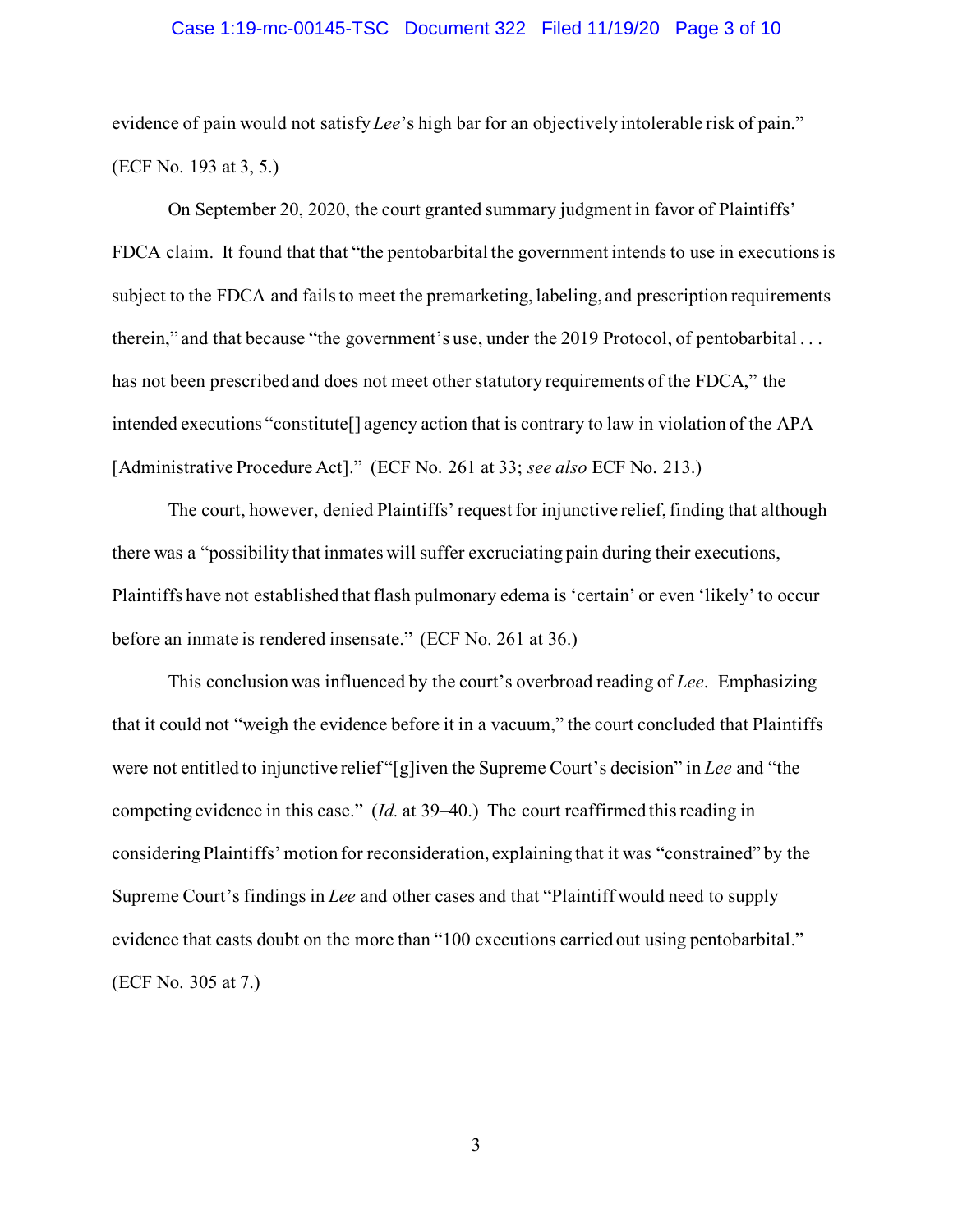#### **B. The Court of Appeals' November 18, 2020 Decision**

In reversing this court's dismissal of Plaintiffs'Eighth Amendment claim, the Court of Appeals disagreed with this court's assessment that "no amount of new evidence will suffice to prove that the pain pentobarbital causes reaches unconstitutional levels." *Execution Protocol Cases*, No. 20-5329, slip op. at 18–19 (citing ECF No. 193 at 4). The Court clarified that "all the Supreme Court said in *Lee* was that, under the demanding preliminary-injunction standard and before any conclusive factual findings could be made in the case, 'competing expert testimony' over whether pulmonary edema occurs before or after the inmate is rendered insensate would not by itself support a 'last-minute' stay of execution." *Id.* at 19 (citing *Lee*, 140 S. Ct. at 2591).

Finally, the Court of Appeals affirmed this court's conclusion that "the FDCA applies when already-covered drugs like pentobarbital are used for lethal injections" and that the Protocol as administered is "'not in accordance with law' to the extent it allows the dispensation and administration of pentobarbital without a prescription." *Id.* at 24 (quoting 5 U.S.C. § 706(2)). The Court then directed that the Protocol be "set aside" in that respect. *Id.* It affirmed this court's denial of a stay given this court's finding that "the evidence in the record does not support Plaintiffs' contention that they are likely to suffer flash pulmonary edema while still conscious." *Id.* at 25 (quoting ECF No. 261 at 39).

Plaintiff then filed the present motion, asking the court to: 1) issue an order setting aside the 2019 Protocol and declaring it unlawful for Defendants to carry out further executions without a prescription, and 2) stay his execution to allow the court to reconsider its findings that Plaintiffs failed to make the necessary 'irreparable harm' showing to warrant enjoining their executions.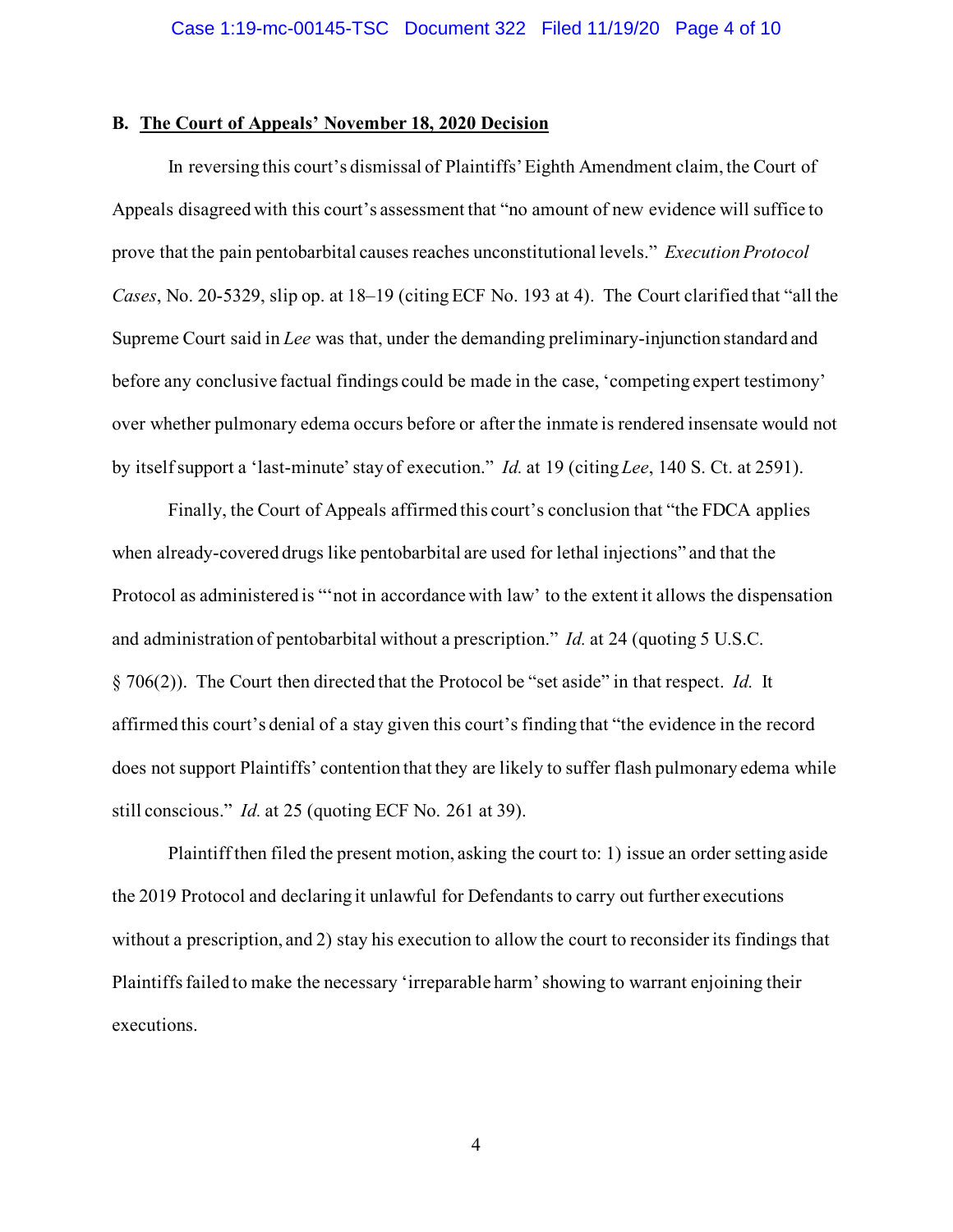As to the first request, the Court of Appeals has already directed this court to enter an order setting aside the Protocol to the extent it permits the dispensing and administration of pentobarbital without a prescription, and the court will therefore issue an order accordingly. Given the extraordinary circumstances here, the request for a stay of execution will be granted.

## **II. LEGAL STANDARD**

In considering whether to grant the "extraordinary remedy" afforded by injunctive relief, courts assess four factors: (1) the likelihood of the plaintiff's success on the merits, (2) the threat of irreparable harm to the plaintiff absent an injunction, (3) the balance of equities, and (4) the public interest. *Winter v. Nat. Res. Def. Council, Inc.*, 555 U.S. 7, 20, 24 (2008) (citations omitted); *John Doe Co. v. Consumer Fin. Prot. Bureau,* 849 F.3d 1129, 1131 (D.C. Cir. 2017). "[L]ike other stay applicants, inmates seeking time to challenge the manner in which the [the government] plans to execute them must satisfy all of the requirements for a stay, including a showing of a significant possibility of success on the merits." *Hill v. McDonough*, 547 U.S. 573, 584 (2006). In addition, "the traditional stay inquiry calls for assessing the harm to the opposing party and weighing the public interest," two factors that "merge" where, as here, the government is the opposing party. *Nken v. Holder*, 556 U.S. 418, 435 (2009).

### **A. Significant Possibility of Success on the Merits**

In denying Plaintiff's earlier request for permanent injunctive relief, the court found that the evidence in the record was insufficient to show that flash pulmonary edema was "likely, let alone 'certain' or 'imminent.'" (ECF No. 261 at 40 (citing *Wis. Gas Co. v. FERC*, 758 F.2d 669, 674 (D.C. Cir. 1985)).) As the court explained, this conclusion was premised, in part, on its interpretation of *Lee*. (*Id.* at 39–40.) And in ruling on Plaintiffs' motion for reconsideration, the court found that in order to demonstrate irreparable harm, Plaintiffs would need to "supply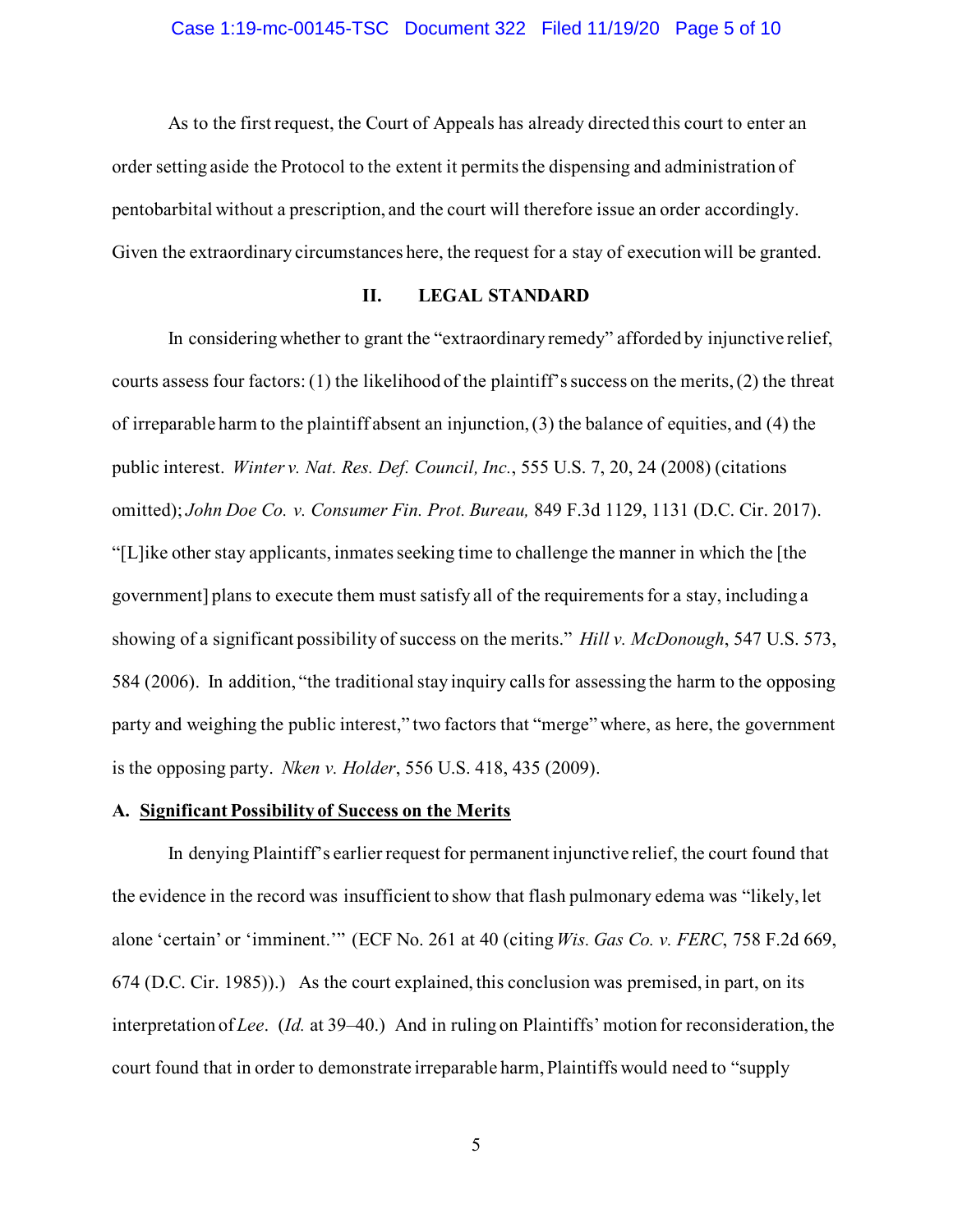#### Case 1:19-mc-00145-TSC Document 322 Filed 11/19/20 Page 6 of 10

evidence that casts doubt on the more than 100 executions carried out using pentobarbital." (*See*  ECF No. 305.)<sup>[2](#page-5-0)</sup>

These conclusions were thrown into doubt given the D.C. Circuit's clarification of *Lee*. And as Judge Pillard pointed out in her dissent, this court's prior assessment of the evidence in the record was tainted by the court's erroneous interpretation of *Lee*. *See Execution Protocol Cases*, No. 20-5320, slip op. at 31 (Pillard, J., dissenting) ("Only after the Supreme Court vacated a preliminary injunction on Plaintiffs' Eighth Amendment claim did the district court find that Plaintiffs had failed to show irreparable harm.").

Indeed, correcting this court's error casts the evidence in a different light such that Plaintiffs have established a significant possibility of showing irreparable harm given Defendants' violation of the FDCA. This court found initially that the question of whether an inmate injected with a high dose of pentobarbital will suffer flash pulmonary edema while sensate was one upon which reasonable minds could differ. But that conclusion was premised on a finding that Plaintiffs had failed to "completely undermine" the testimony of Defendants' expert Dr. Crowns. (*See* ECF No. 261 at 38.) This improperly elevated Plaintiff's burden to show irreparable harm. And new evidence presented after each execution (*See, e.g.*, ECF No. 282-4, Van Norman Supp. Decl.), appears to chip away at Crowns' hypothesis and, given the Court of Appeals' interpretation of *Lee,* undermines the basis for the court's conclusion on

<span id="page-5-0"></span> $2$  The court also explained that it was not clear whether the prescription requirement was linked to the harm of flash pulmonary edema. (ECF No. 261 at 36.) The Court of Appeals could have adopted this reasoning and avoided consideration of the court's factual finding regarding irreparable harm altogether. Instead, it relied on this court's factual findings, which suggests, at least at this juncture, that the Plaintiffs can make a showing of irreparable harm in the absence of the prescription requirement.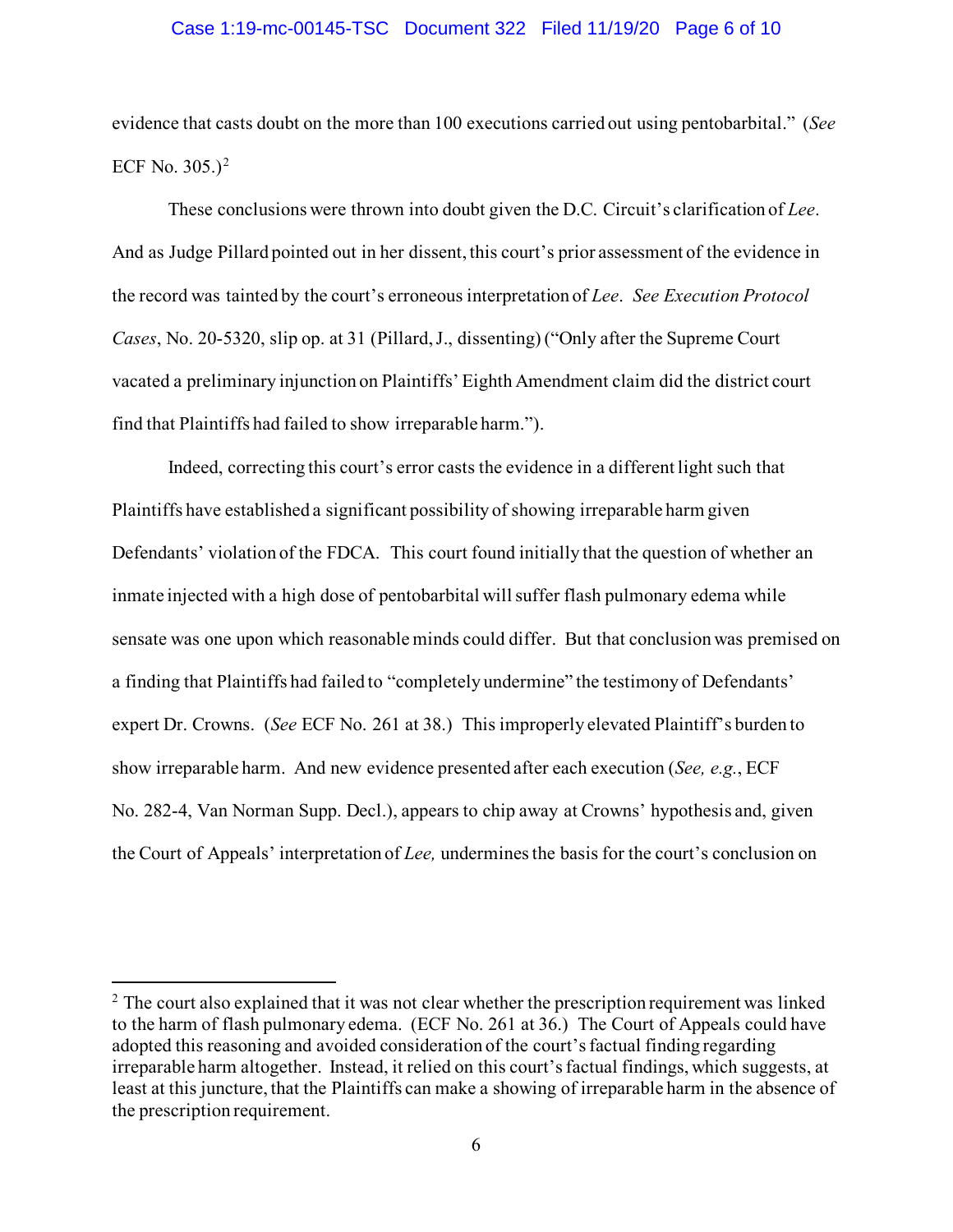#### Case 1:19-mc-00145-TSC Document 322 Filed 11/19/20 Page 7 of 10

Plaintiffs' motion for reconsideration of the irreparable harm finding. Accordingly, this factor weights in favor of issuing a stay.

Defendants' arguments to the contrary are unpersuasive. First, they argue that *Dunn v. McNabb*, 138 S. Ct. 369 (2017) forecloses this court's ability to issue a stay to reconsider its findings on irreparable harm. (ECF No. 319 at 1.) Not quite. In *Dunn*, the Supreme Court vacated a stay issued by a district court where the plaintiff had failed to establish a "significant possibility of success on the merits." 138 S. Ct. 369. Plaintiff in this case has made that showing. Citing the mandate rule, Defendants also argue that Plaintiff's request for injunctive relief is foreclosed by the D.C. Circuit's finding that this court "was correct to deny the entry of a permanent injunction" on the FDCA claims. (ECF No. 319 at 2.) But as Plaintiff correctly points out, the Circuit's conclusion means only that this court did not abuse its discretion *under the circumstances* that were then before it, not that a permanent injunction was unavailable as a matter of law. Even after a mandate issues, a court may revisit an issue when "there has been a substantial change in the evidence or where an intervening decision has changed the law." *Yankee Atomic Elec. Co. v. United States*, 679 F.3d 1354, 1360 (Fed. Cir. 2012); *accord Barrow v. Falck*, 11 F.3d 729, 731 (7th Cir. 1993) ("An appellate mandate does not turn a district judge into a robot, mechanically carrying out orders that become inappropriate in light of subsequent factual discoveries or changes in the law.").

The Court of Appeals' decision has fundamentally changed the law upon which this court relied in making its factual finding. Thus, the court is not foreclosed from reconsidering whether to grant a permanent injunction, especially after finding that Plaintiff has a substantial possibility of success on the merits.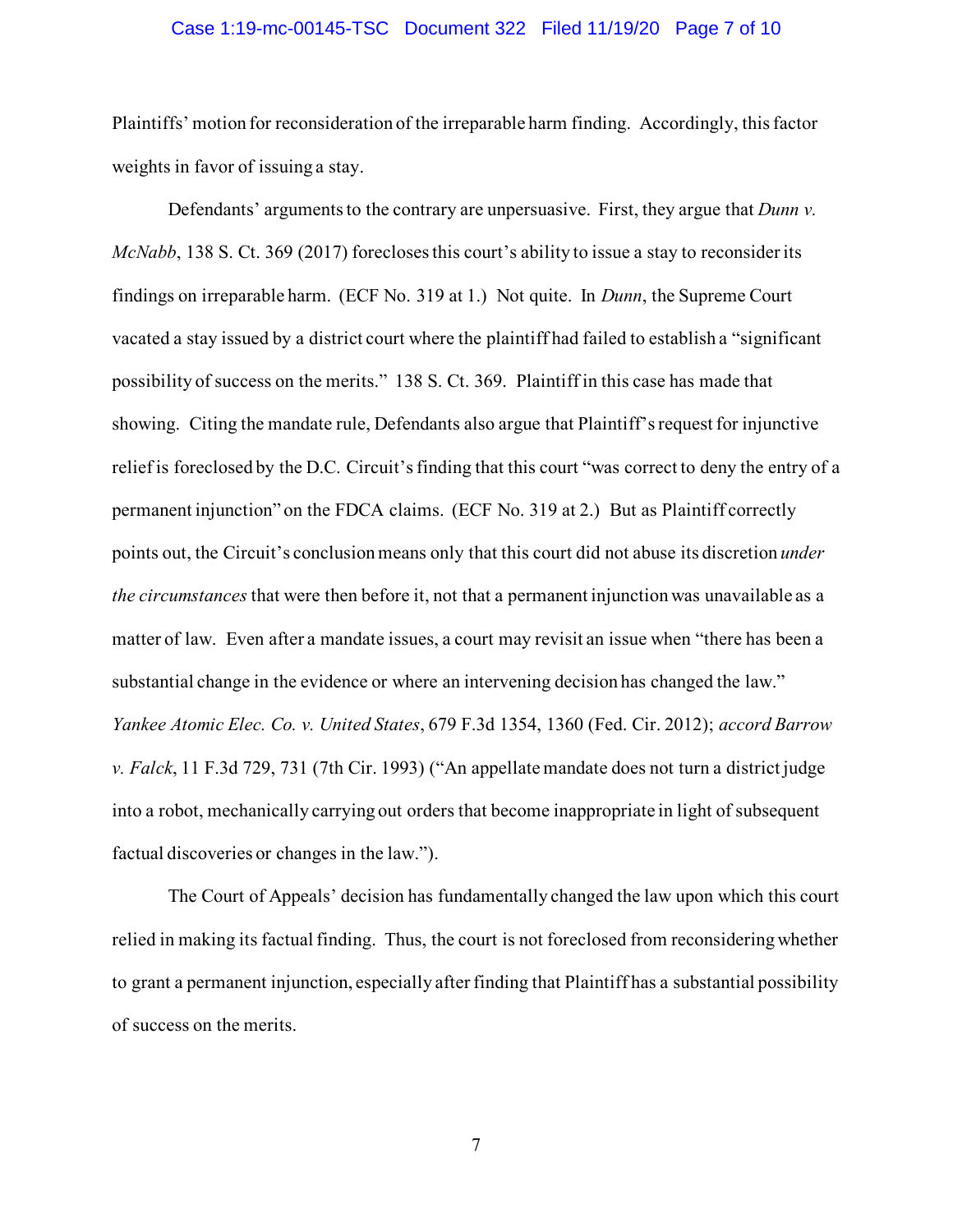### **B. Irreparable Harm**

In order to prevail on a request for a stay, as with a request for a preliminary injunction, irreparable harm "must be certain and great, actual and not theoretical, and so imminent that there is a clear and present need for equitable relief to prevent irreparable harm," and it "must be beyond remediation." *League of Women Voters of U.S. v. Newby,* 838 F.3d 1, 7–8 (D.C. Cir. 2016) (citing *Chaplaincy of Full Gospel Churches v. England*, 454 F.3d 290, 297 (D.C. Cir. 2006)) (internal quotation marks and brackets omitted); *see also Nken*, 556 U.S. at 434 (noting the substantial overlap between the factors governing a stay and the factors governing a preliminary injunction). Here, without injunctive relief, Plaintiff will be executed with a drug administered in violation of a federal law that ensures its safety and efficacy for the intended purpose. Furthermore, he will be unable to pursue his Eighth Amendment claim, which the D.C. Circuit has just revived as of yesterday. This harm is manifestly irreparable.

Other courts in this Circuit have found irreparable harm in similar, but less dire circumstances. *See, e.g.*, *Damus v. Nielsen*, 313 F. Supp. 3d 317, 342 (D.D.C. 2018) (finding irreparable injury where plaintiffs faced detention under challenged regulations); *Stellar IT Sols., Inc. v. USCIS*, No. 18-2015 (RC), 2018 WL 6047413, at \*11 (D.D.C. Nov. 19, 2018) (finding irreparable injury where plaintiff would be forced to leave the country under challenged regulations); *FBME Bank Ltd. v. Lew*, 125 F. Supp. 3d 109, 126–27 (D.D.C. 2015) (finding irreparable injury where challenged regulations would threaten company's existence); *N. Mariana Islands v. United States*, 686 F. Supp. 2d 7, 19 (D.D.C. 2009) (finding irreparable injury where challenged regulations would limit guest workers).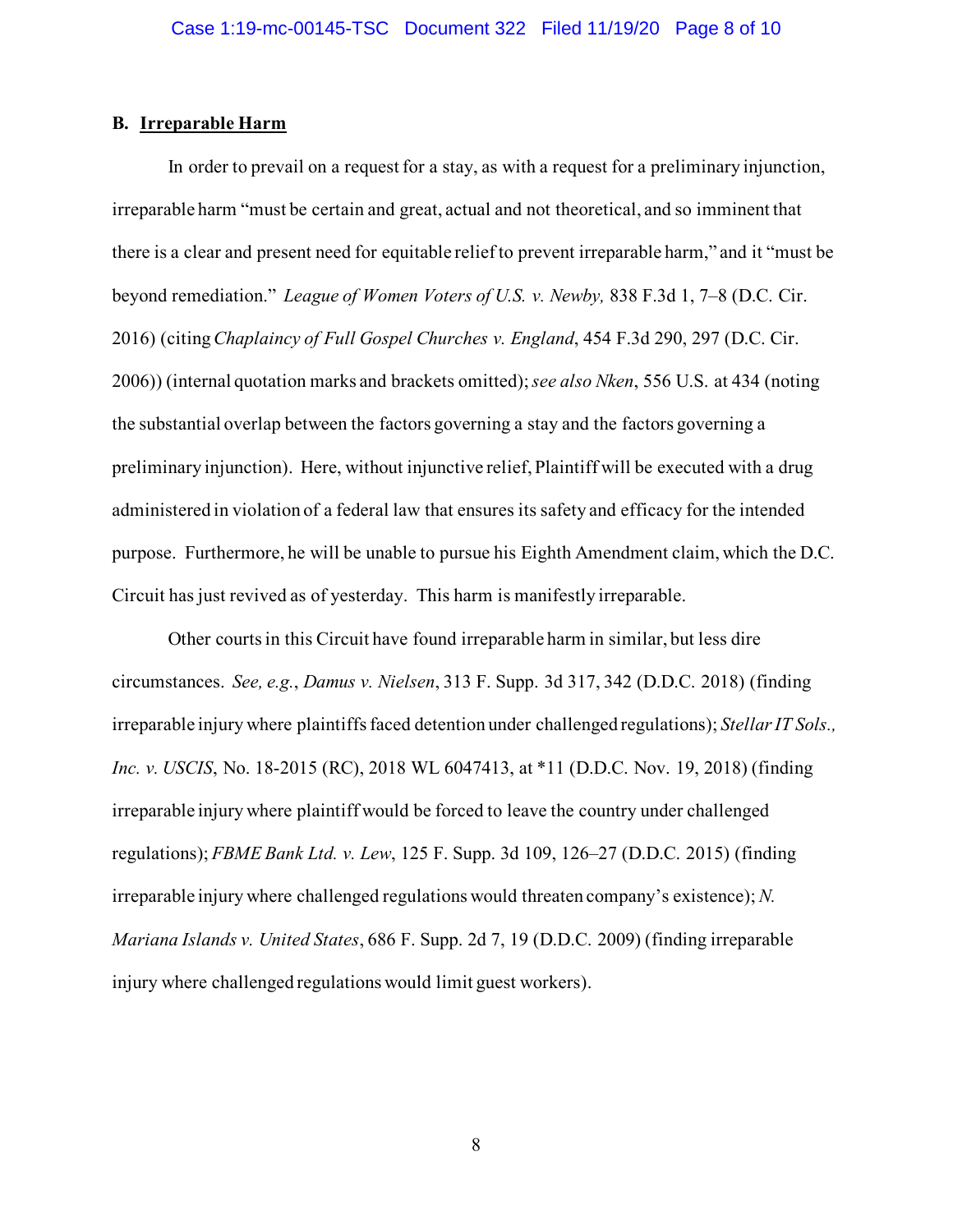### **C. Balance of Equities**

The need for closure in this case—particularly for the victim's family—is weighty. *See Calderon v. Thompson*, 523 U.S. 538, 556 (1998) ("Only with an assurance of real finality can the [government] execute its moral judgment in a case . . . [and] the victims of crime move forward knowing the moral judgment will be carried out."). And this court is mindful of the Supreme Court's caution against last minute stays of execution. *See Bucklew*, 139 S. Ct. at 1134. But the government's ability to enact moral judgment is a great responsibility and, in the case of a death sentence, cannot be reversed. After suspending federal executions for over seventeen years, the government announced a new Execution Protocol and a resumption of executions in July 2019, and since July of this year has executed seven inmates. Any potential harm to the government caused by a brief stay is not substantial. Indeed, the government has not shown that it would be significantly burdened by staying federal executions until it can secure a valid prescription. Accordingly, the court sees no reason why this execution *must* proceed today.

Thus, the balance of the equities favors a stay.

#### **D. Public Interest**

The court is deeply concerned that the government intends to proceed with a method of execution that this court and the Court of Appeals have found violates federal law. The public interest is not served by executing individualsin this manner. *See Harris v. Johnson*, 323 F. Supp. 2d 797, 810 (S.D. Tex. 2004) ("Confidence in the humane application of the governing laws . . . must be in the public's interest.").

Thus, the court finds that all four factors weigh in favor of a stay. The court once again finds itself in the unenviable position of having to issue yet another last-minute stay of execution. Nonetheless, this is the nature of death penalty litigation and this court has had a disproportionate